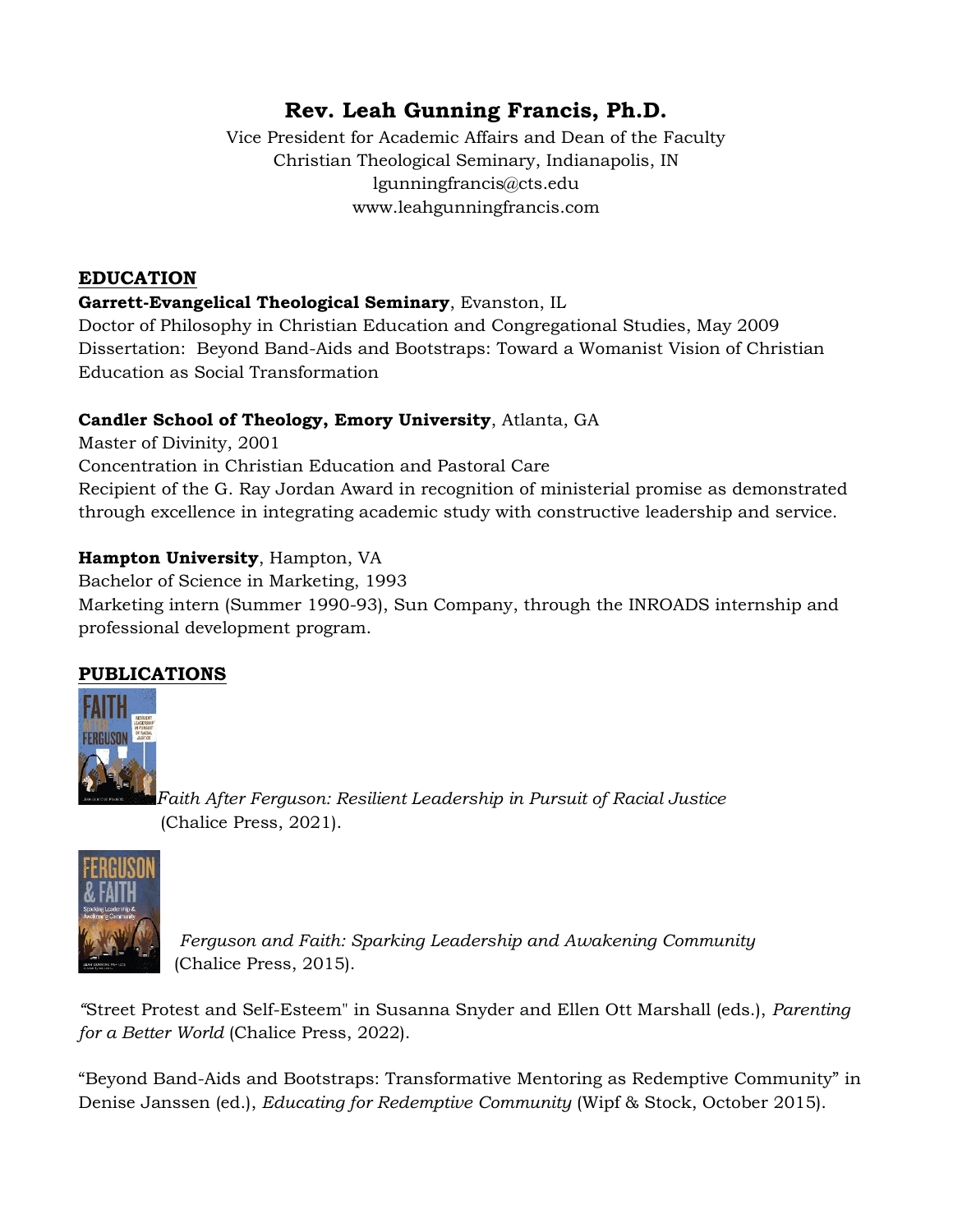Bible Commentary on John 8:12 and 8:21 in Cynthia A. Jarvis and E. Elizabeth Johnson (eds.), *Feasting on the Gospels* Vol.1 (Westminster John Knox Press, March 2015).

## **EMPLOYMENT**

**Christian Theological Seminary**, Indianapolis, IN, 2016- Vice President for Academic Affairs and Dean of the Faculty and Associate Professor of Christian Education and Practical Theology

Select Accomplishments: Successfully navigated two presidential transitions during 2016- 2019 while completing and living into the sale of CTS campus to Butler University; led three successful faculty searches, the ATS/HLC accreditation review process, comprehensive distance education application with NC-SARA and reconfiguration of M.Div. degree program; launched the world's first PhD program in African American Preaching and Sacred Rhetoric; co-led the strategic planning and visioning process; implemented implicit bias training for faculty and entering students; transitioned all classes and academic affairs operations to online formats without disruption during the COVID-19 pandemic; developed and led the two semester Re/Formation 500/50 Travel Seminar to Germany, Rome and southern US states in honor of the 500 years of Reformation and in remembrance of the 50<sup>th</sup> year since Dr. Martin Luther King, Jr's assassination in 2017-18.







#### **Eden Theological Seminary**, St. Louis, MO

Associate Dean for Contextual Education, 2014- 2016

Assistant Professor of Christian Education, 2008-2014

Courses: Theology and the Practices of Ministry (required), A Call to Oneness: A Practical Theology of Reconciliation, Teens and Tweens: Ministry with Youth in Church and Community, Sister Outsider?: Historical Perspectives and Contemporary Issues for Women in Ministry, Fanning the Flame: Children, Youth and the Faith that Fuels Their Lives, Educating for Justice and Peace and Congregational Leadership

## **Methodist Theological School in Ohio**, Delaware, OH

Instructor of Practical Theology and Youth Ministry (2005-06), Adjunct Professor 2007 Courses: Intergenerational Ministries, Theology and Practices of Ministry, Christian Education in the Urban Church and Adolescent World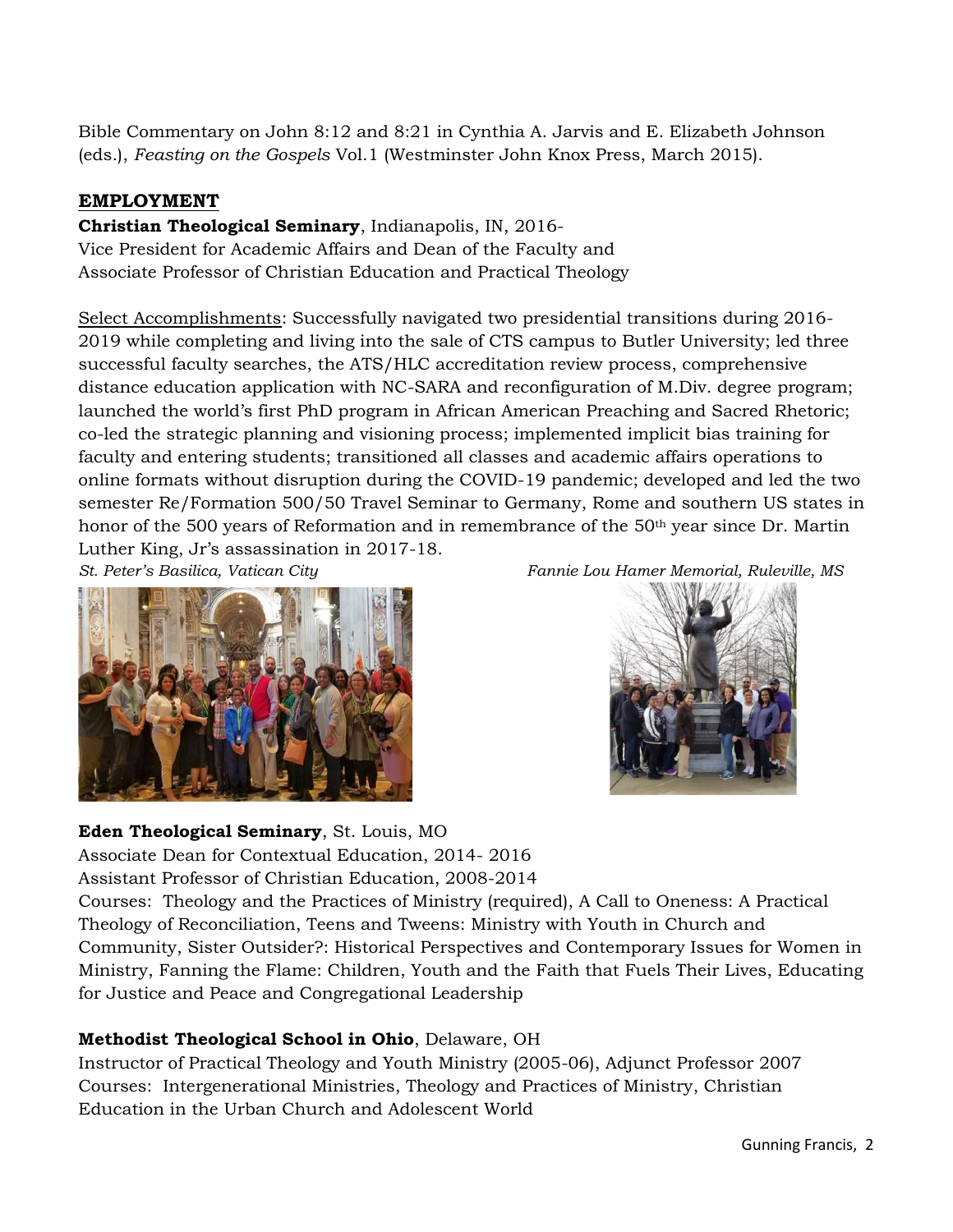## **Candler School of Theology**, Emory University, Atlanta, GA

Youth Theological Initiative, Summer Instructor (2002) Course: The Whole People of God: Caring for Mind, Body and Spirit as Practical Theology

#### **ECCLESIAL EXPERIENCE**

#### **Brice United Methodist Church**, Brice, OH

Pastor of Adult Discipleship, 2004-2008

Assisted the Senior Pastor in providing pastoral leadership for our congregation to include, but not limited to, preaching, education, outreach, pastoral care and hospitality.

#### **Sherman United Methodist Church**, Evanston, IL

Associate Pastor, 2002-2004 Provided pastoral leadership for the congregation through preaching, teaching, worship design, counseling and leadership training.

#### **St. Timothy United Methodist Church**, Stone Mountain, GA

Director of Christian Education, 2000-2001 Provided pastoral leadership for the church's educational ministry through the development and implementation of holistic programs that sought to meet the spiritual, intellectual and physical needs of this multicultural congregation and community.

#### **Ousley United Methodist Church**, Lithonia, GA

Student Minister, 1999-2000 Assisted the pastor with the congregational transition through worship leadership, counseling, preaching and teaching.

#### **CORPORATE EXPERIENCE**

#### **General Board of Global Ministries, United Methodist Church**, Atlanta, GA

Training Coordinator and Facilitator, 1999

Staff Coordinator, spiritual director and facilitator for preparing US 2's,

Mission Interns, Summer Interns and World Missionaries for leadership and service in domestic and international mission fields. Developed and implemented leadership training sessions, organized spiritual retreats, and counseled missionaries.

#### **Aetna US Healthcare**, Blue Bell, PA

Senior Account Executive, 1997-1998

Maintained existing and recruited new corporate health insurance accounts for the retiree health benefits division. Collaborated with active employee account executives to develop marketing strategies for our clients. Delivered formal presentations to corporate executives and retired employees. Corporate clients ranged from 20-4,000 retirees.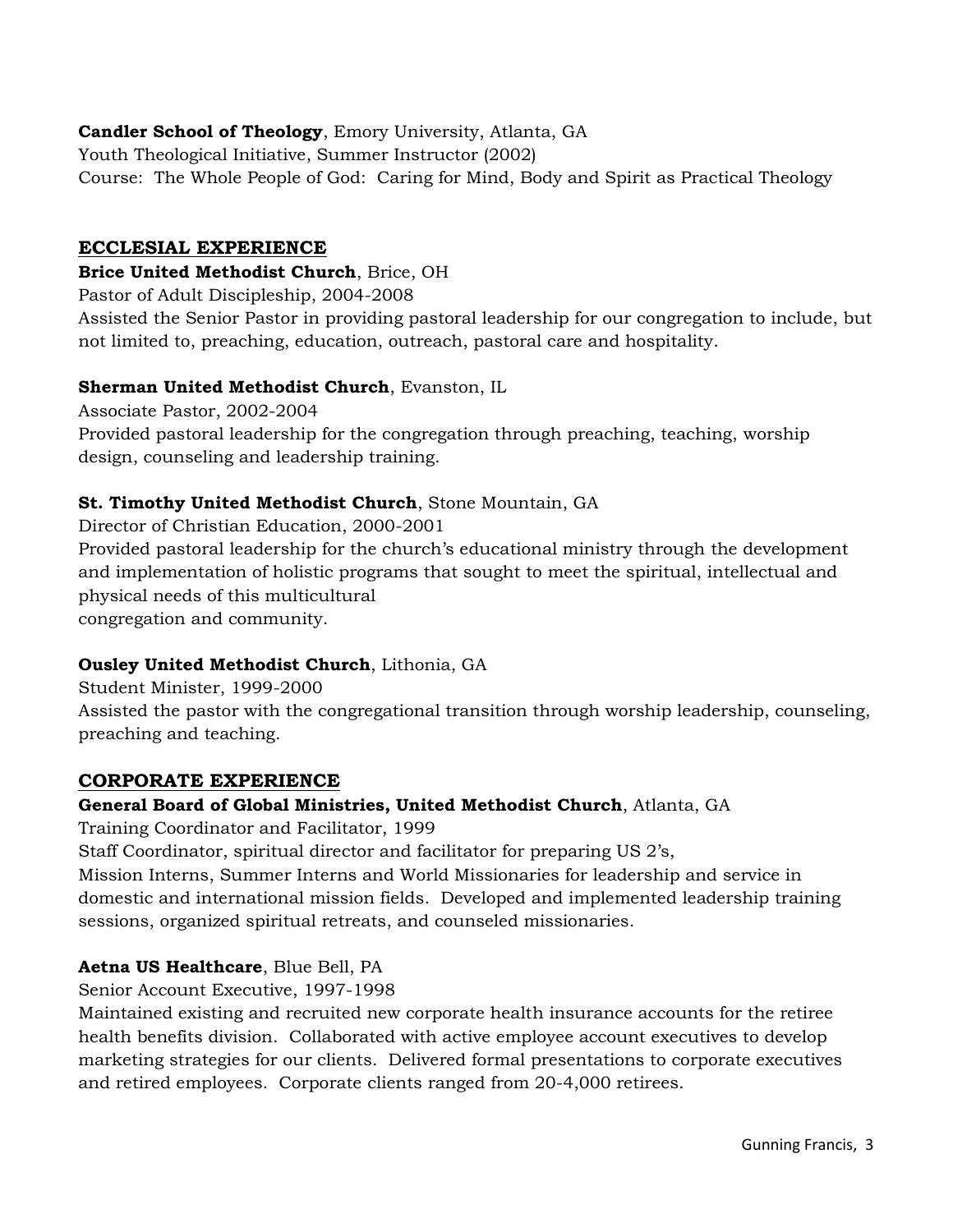Marketing Representative, 1994-1996

Corporate liaison to government and community initiatives for the promotion of the statewide Children's Health Insurance Program. Developed and executed promotional strategies. delivered formal presentations to community and organizational leaders.

#### **SELECTED ACADEMIC PRESENTATIONS AND PANEL PARTICIPATION**

*Religion and Politics of the Vote –* Panel presenter (virtual), IUPUI, February 17, 2022

*Inclusion and Psychological Safety in the Workplace: A Global Perspective - Panel presenter,* September 9, 2021

*Religion and Race –* Panel presenter (virtual), Carnegie Mellon University, July, 14, 2021

*Faith After Ferguson and the Pursuit of Racial Justice*- multi-day Keynote address, University of Indianapolis, July 7-9, 2021

*Go and Grow*! - Baccalaureate speaker and recipient of Honorary Doctor of Divinity degree at Franklin College, Franklin, IN, May 21, 2021

*African American Legacy Lecture –* Panel (virtual), Colgate Rochester Crozer Divinity School, Rochester, NY, April 8, 2021.

*Where Do We Go From Here? –* Keynote address (virtual), California Conference for Equality and Justice (CCEJ) 30th Annual Interfaith Intercultural Breakfast, February 11, 2021

*Scholar, Teacher and Administrator: The Case of the Religious Educator as Dean*- Panel, The American Academy of Religion Annual Meeting, San Diego, CA, November 24, 2019.

*Faith Following Ferguson: Five Years Later*- Keynote address for the Stoutemire Lecture, Western Seminary, Holland, MI, September 30, 2019.

*Accidental Activism –* Plenary speaker for the Metropolitan Community Churches General Assembly, Orlando, FL, July 4, 2019

*She Leads: New Practices for Changing Times* – Plenary speaker for the ATS Women in Leadership Consultation, Newport Beach, CA, April 9, 2019

*Teaching and Leading in Turbulent Times –* Keynote for Faculty Retreat, Columbia Theological Seminary, Atlanta, GA, August 27, 2018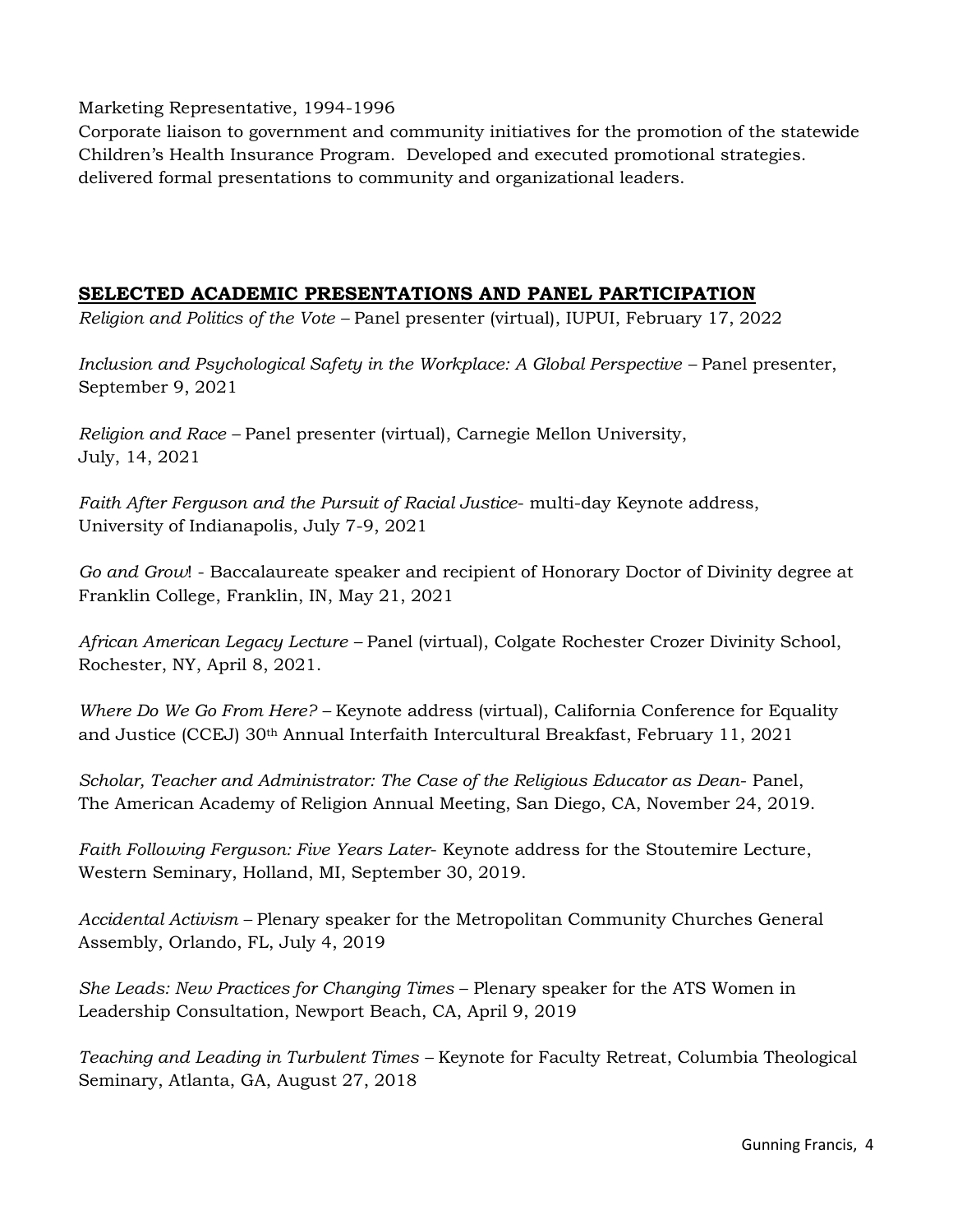*Race, Policing and the Meta-Narrative about Young Black Men*- Keynote address for the Indiana State Bar Conclave, Indianapolis, IN, July 27, 2018

*Ferguson and Faith –* Keynote address for the Metro-Urban Institute at Pittsburgh Theological Seminary, Pittsburgh, PA, May 11, 2018

*Faith Based Activism and the Civil Rights Movement - Snidow Lecturer, Lynchburg College,* Lynchburg, VA, October 1, 2017

*Hearing on Racism and Xenophobia –* Panel Participant, World Council of Churches, Geneva, Switzerland, September 25, 2017

*Ferguson and Faith –*Keynote speaker for the Hancock Symposium, Westminster College, Fulton, MO, September 21, 2017

*What about the Children? –* Plenary speaker for Children Defense Fund's S.D. Proctor Institute, Clinton, TN, July 17-21, 2017

*Ferguson at the Intersection of Faith and Justice*- Keynote speaker for the Search for Meaning Book Festival, Seattle University, Seattle, Washington, February 24, 2017

*Faithful Discipleship, Ferguson and the Faith that Fuels Us – Keynote speaker for the Turner* Lecture Series, Northwest Regional Christian Church (DOC), Yakima, Washington, October 2-5, 2016

*Race and Ethnicity: Theological Education after Ferguson*- Panel Participant, ATS Biennial Meeting, St. Louis, MO, June 29, 2016

*Ferguson, Faith and the Vocational Quest –* Guest Lecturer, West Virginia Wesleyan College, Buckhannon, WV, September 30, 2015

*Ferguson at the Intersection of Faith and Justice –* Public Theology Lecture Series, Garrett-Evangelical Theological Seminary, Evanston, IL, September 23, 2015

*Leadership Lessons from Ferguson and Faith –* Guest Lecturer, Lafayette University, Easton, PA, September 9, 2015

*Remember to ACT –* Commencement Speaker and recipient of Honorary Doctorate Degree, Fontbonne University, St. Louis, MO, May 16, 2015.

*Ferguson and Faith: Academic reflections –* Guest Lecturer, Candler School of Theology, Emory University, Atlanta, GA, February 18, 2015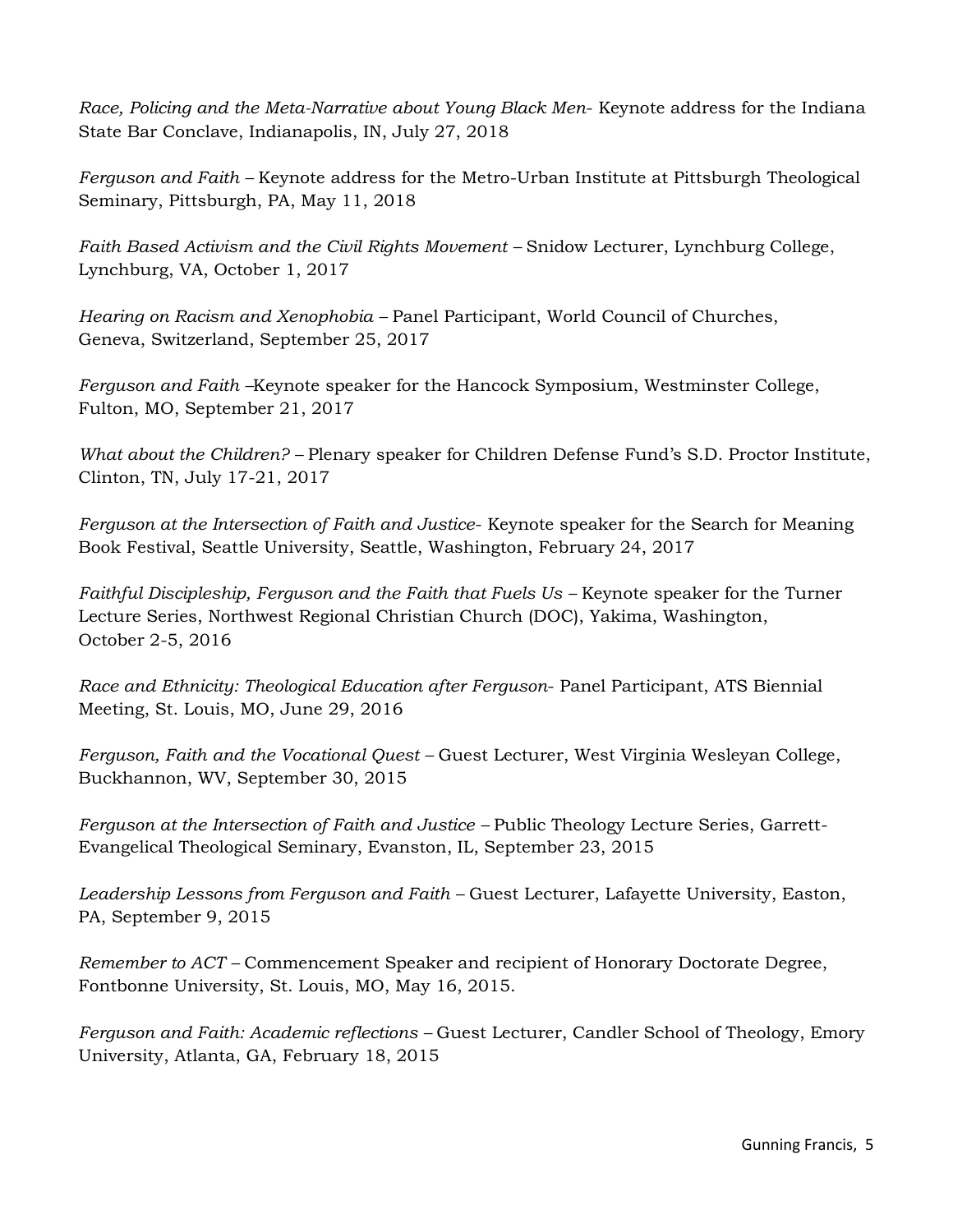*Not Looking Away: Ferguson and the Faith Community –* Presenter, Charles Hamilton Houston Institute for Race and Justice, Harvard Law School, Cambridge, MA, January 17, 2015

*Narrative and the Quest for Justice in Ferguson and beyond – Paper Presentation, American* Academy of Religion, San Diego, CA, November 24, 2015

*Young Black Men and the Hope for Survival in the Age of Michael Brown, Trayvon Martin and Jarvis Jones* – Guest Lecturer, Doane College, Lincoln, NE, October 20, 2014

*The Power of Story: (En)Countering Narrative and Risk in the Age of Trayvon Martin* - Spring Convocation Brugemann and Kulenkamp Lecturer, Eden Seminary, April 23, 2014

*These A\*\*holes, They Always Get Away: Young Black Men and the Hope for Survival in the Age of Trayvon Martin –* Association of Practical Theology at Vanderbilt University, Nashville TN, March 29, 2014

*Foundations for Ethical Leadership* – Guest Lecturer for the John B. Ervin Scholars Program at Washington University, St. Louis, MO, January 14, 2012

*Roots, Shoots and Fruits: Issues in Faith Formation* – Guest lecturer for the Southern Illinois Conference's annual Christian Education Training, Columbia, IL, March 12, 2011.

*Christian Education and the Contemporary Black Church* – Three-day guest lecturer for the Missouri Annual Conference Meeting of the AME Church, St. Louis, MO, October 27-29, 2010.

*A Call to Oneness: Reflections on a Practical-Theological Approach to 'Bridging' the Academy and Faith Communities* – Paper presentation, Association of Practical Theology Biennial Meeting, Boston, MA, April 10, 2010.

*If it Wasn't for the Women: St. Louis Women and the Civil Rights Movement* – Keynote Address, St. Louis Art Museum's MLK Commemorative Service, January 15, 2010

*Beloved Disciples Building Beloved Community*: Christian Education as Formation and Transformation – Guest lecturer, Beloved Community Conference, St. Louis, MO, November 6, 2009.

*Ease on Down the Road: Transformation at the Intersection* – Guest Lecturer for the Association of Clinical Pastoral Educators' annual meeting, St. Louis, MO, July 9, 2009.

*Telling the Story: Narrative and Faith Formation* – Guest Lecturer, Wisconsin Conference (UCC) Christian Education training event, Fort Atkinson, WI, March 21, 2009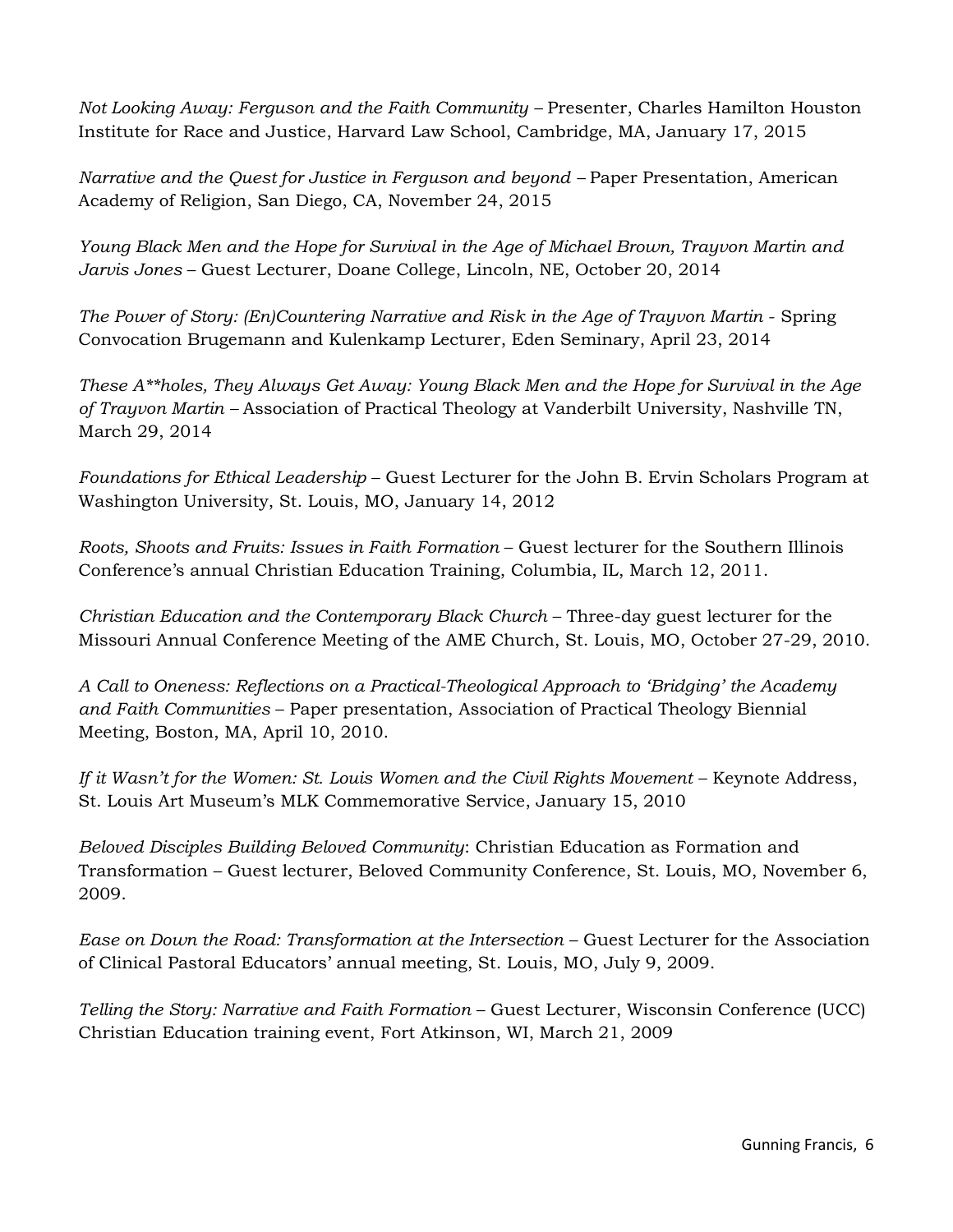## **SELECTED CHURCH AND COMMUNITY EVENTS/WORKSHOPS**

Friendship West Baptist Church, Dallas, TX – Interview with Dr. Freddy Haynes, *Faith After Ferguson*, March 2, 2022

*Faith After Ferguson* virtual book panel discussions, January 31 and February 24, 2022 Spirit and Place Festival Interview with Robert P. Jones, Indianapolis, November 14, 2021 Robin Run Retirement Village, Indianapolis, *Faith After Ferguson,* November 2, 2021 Faith and Action Interview with Bryan Stevenson, Equal Justice Initiative, October 5, 2021 First United Methodist Church, Bloomington, Black History speaker, February 2, 2021 Lafayette, IN, Pastors' Alliance MLK virtual event, panel participant, January 17, 2021 MLK virtual event, panel participant, Nashville, TN, January 14, 2021 Interview of Beto O'Rourke and Michael Waters for book launch, virtual, January 12, 2021 Delta Sigma Theta Sorority, Inc., Moderator, health panel discussion, October, 17, 2020 Faith and Action interview of journalist Soledad O'Brien (virtual), September 30, 2020 Festival of Faiths, interviewee (virtual) Indianapolis, September 13, 2020 Procession for Racial Justice protest in response to G. Floyd, Indianapolis, May 31, 2020

Steward Speaker Series interview of Ambassador Susan Rice, Indianapolis, March 2, 2020 Black History Month interview of Dr. Marvin McMickle at CTS - February 24, 2020 Invocation - Indianapolis Mayor Joe Hogsett's State of the City Address - May 29, 2019 Fairview Presbyterian Church, Indianapolis, IN – *Ferguson and Faith*, April, 2018 Shalom Baptist Church, Retreat Center in Carlinville, IL – Retreat Leader, October 20, 2017 Robin Run Retirement Village, Indianapolis, IN – *Ferguson and Faith*, May 21, 2017 Christ the Savior Lutheran, Fishers, IN – Gun violence panel participant, January 15, 2017 UMC of Greater New Jersey Commission on Religion and Race – Keynote address at Drew Theological Seminary, December 2, 2016

Eastern Star Church, Indianapolis, IN – Ministers Training keynote, November 19, 2016 Faith 265 Conference, Webster Groves Presbyterian – Ferguson and Faith Workshop, St. Louis, MO, October 10, 2015

Bethany Fellows– *Ferguson and Faith* Workshops, St. Louis, MO, September 10 and 29, 2015 St. Lucas UCC, St. Louis, MO – *Ferguson and Faith* Workshop, September 27, 2015 UM Clergy Training (COMPASS) – *Ferguson and Faith*, Columbia, MO August 3, 2015 General Assembly (DOC) – *Ferguson and Faith* Workshop, Columbus, OH, July 19, 2015 Wild Goose Conference – Ferguson Panelist, Hot Springs, NC, July 11, 2015 General Synod (UCC) – *Ferguson and Faith* Workshop, Cleveland, OH, June 27, 2015 Missouri Annual Conference (UCC) – *Ferguson and Faith*, Columbia, MO, June 5, 2015 National Benevolent Association (DOC) – Keynote Address, St. Louis, MO, June 4, 2015 Bethel Lutheran Church, Clayton, MO – Adult Sunday School on Ferguson, April 26, 2015 Black Methodists for Church Renewal (UMC), Prayer breakfast speaker, St. Louis, MO, March 21, 2015

The Christian Church (DOC), Regional Assembly – Keynote address, October 12, 2014 Christ Church Episcopal, St. Louis, MO – Lecture on the Toy Gun Buy Back Initiative, May 18, 2014

Christ Lutheran Church, Webster Groves, MO - Guest Sunday School lecturer on Children and Christian Education, October 21, 2012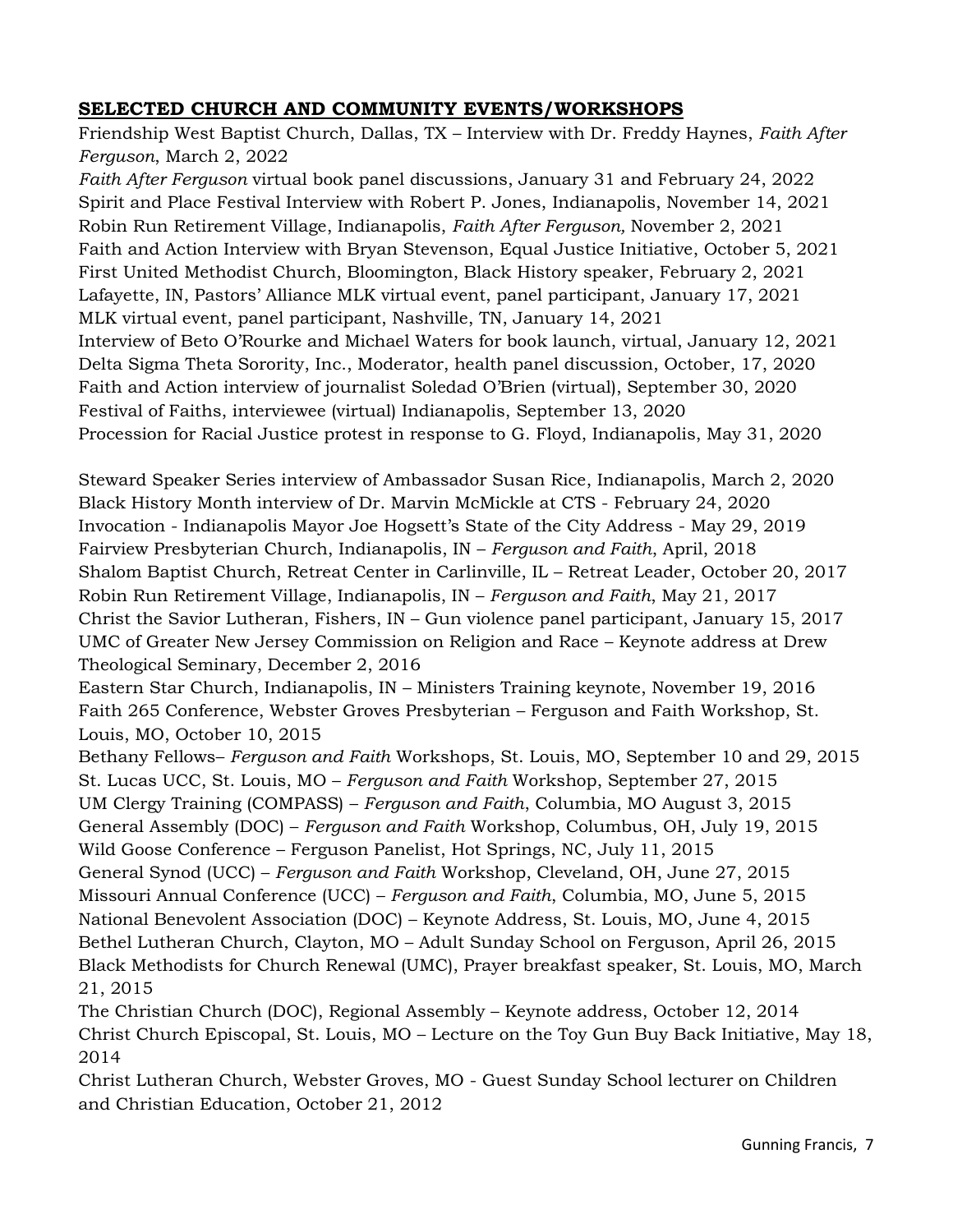Antioch Baptist Church, St. Louis, MO – Christian Education Workshop, July 9, 2011 First Congregational UCC, Webster Groves, MO- Adult Sunday School Class on Faith and Politics, April 10, 2011 First Presbyterian Church, Kirkwood, MO- Adult Sunday School Class on Youth and Spirituality, March 13, 2011 St. Paul UCC, Evansville, IN – Christian Education Workshop, October, 30, 2010 Webster Groves Presbyterian Church, Webster Groves, MO – Adult Sunday School Class on Youth Spirituality (3 weeks), September 2010 Central Baptist Church, St. Louis, MO – Panelist and Guest Speaker for Women's Retreat, July 9-10, 2010 Shalom Church City of Peace, Florissant, MO – Christian Education Workshop for Leadership Training Day, March 20, 2010

#### **SELECTED GUEST PREACHING**

Covenant Community Church, Indianapolis, IN – February 6, 2022 Fairfield Friends Meeting (virtual), Camby, IN – November 21, 2021 Shiloh Baptist Church, Trenton, NJ – October 24, 2021 Downey Avenue Christian Church (DOC), Indianapolis, IN – April 25, 2021 Fairfield Friends Meeting (virtual), Camby, IN – April 11, 2021 North United Methodist Church, Indianapolis, IN – November 8, 2020 Eastern Star Church, Indianapolis, IN – October 28, 2020 Christ the King Episcopal Church (virtual), Willingboro, NJ – August 23, 2020 Common Ground Church, Indianapolis, IN (1st virtual in COVID-19) –March 22, 2020 Mt. Carmel Baptist Church, Indianapolis, IN – February 2, 2020 Immanuel Presbyterian Church, Indianapolis, IN – January 26, 2020 Unitarian Universalist Church of Indianapolis, IN – November 17, 2019 New Zion Community Church, Indianapolis, IN – May 19, 2019 Eastern Star Church, Indianapolis, IN – March 31, 2019 Immanuel Presbyterian Church, Indianapolis, IN – March 17, 2019 Light of the World Christian Church (DOC), Indianapolis, IN – September 9, 2018 New Era Baptist Church, Indianapolis, IN- August 5, 2018 Witherspoon Presbyterian Church, Indianapolis, IN – February 25, 2018 Mt. Zion Baptist Church, Indianapolis, IN – November 19, 2017 First Baptist Church, Indianapolis, IN – November 12, 2017 All Souls Unitarian Church, Indianapolis, IN – October 22, 2017 Mt. Carmel Baptist Church, Indianapolis, IN – August 20, 2017 Progressive Baptist Church, Indianapolis, IN – January 15, 2017 First Baptist Church North, Indianapolis, IN – November 20, 2016 Eden Theological Seminary- September 23, 2015 Second Presbyterian Church, St. Louis, MO – July 26, 2015 Mt. Zion Baptist Church, St. Louis, MO – February 8, 2015 Union Ave. Christian Church (DOC) – January 18, 2015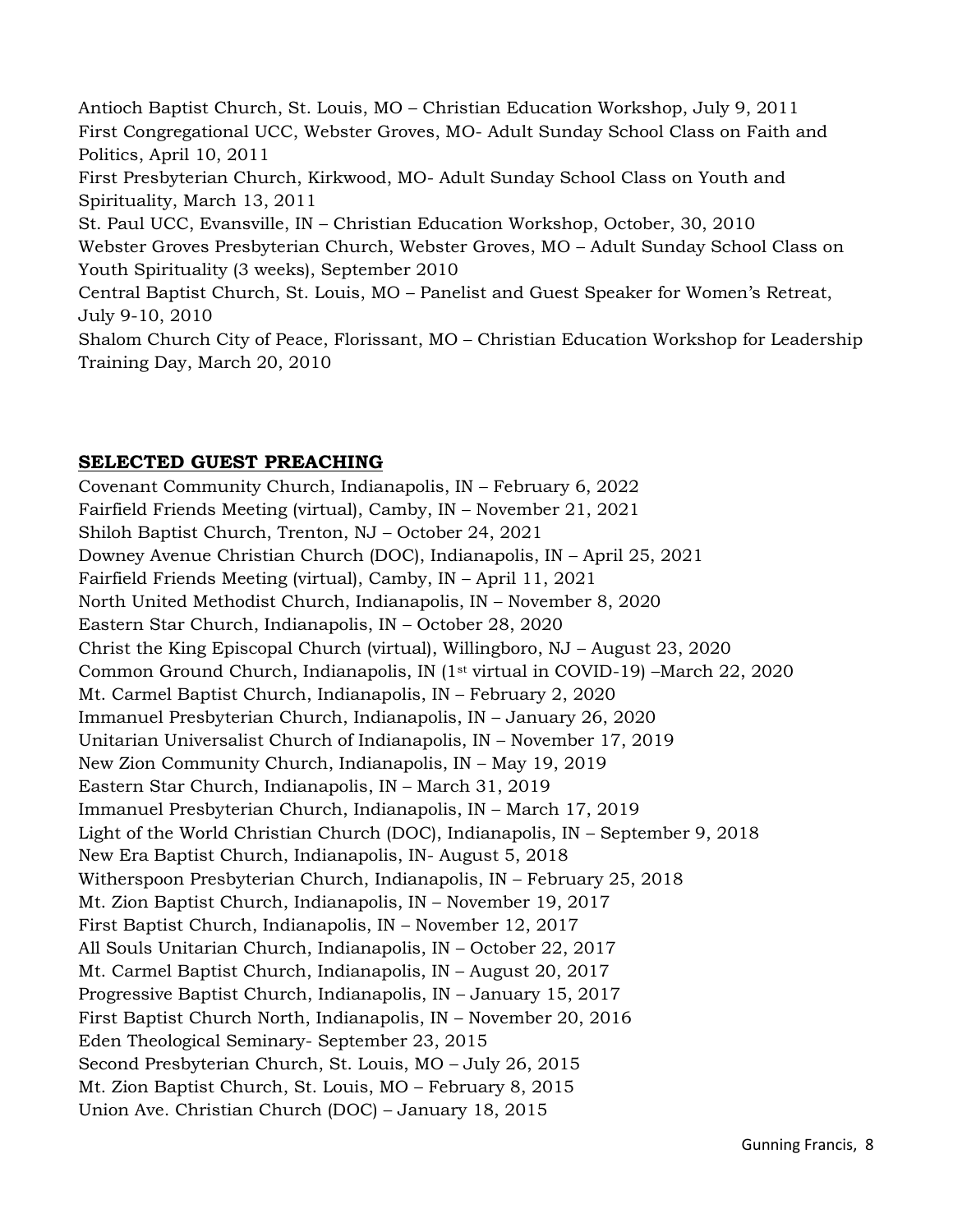Second Presbyterian Church, St. Louis, MO – September 14, 2014 First Presbyterian Church, St. Louis, MO – January 19, 2014 Christ UCC, Belleville, IL- Community Thanksgiving Service, November 18, 2012 Eden Theological Seminary, Webster Groves, MO – Chapel – October 13, 2011 New Northside Baptist Church, St. Louis, MO – July 17, 2011 Antioch Baptist Church, St. Louis, MO – July 10, 2011 Washington Tabernacle Baptist Church, St. Louis, MO – May 8, 2011 Pilgrim UCC, St. Louis, MO – Joint MLK Service – January 16, 2011 Calvary Missionary Baptist Church, St. Louis, MO – November 21, 2010 Washington Tabernacle Baptist Church, St. Louis, MO – August 15, 2010 Sherman United Methodist Church, Evanston, IL – May 23, 2010 New Sunny Mount Baptist Church, St. Louis, MO – April 18, 2010 Cote Brilliante Presbyterian Church, St. Louis, MO – March 21, 2010 Unity United Methodist Church, Webster Groves, MO – December 27, 2009 Eden Theological Seminary, Webster Groves, MO – Chapel – September 28, 2009 Centennial Christian Church (DOC), St. Louis, MO – August 2, 2009 First United Methodist Church, Webster Groves, MO – Good Friday – April 10, 2009 St. John's UCC, St. Louis, MO – February 8, 2009 Good Shepherd United Methodist Church, Willingboro, NJ - September 14, 2008

## **DISTINGUISHED HONORS, FELLOWSHIPS AND AWARDS**

Honorary Degree of Doctor of Divinity, Franklin College, 2021 Honorary Degree of Doctor of Humane Letters, Fontbonne University, 2015 Summer Fellowship for Pre-Tenure Workshop for Faculty, Wabash Center, 2013 Engaged Scholars Fellow, Congregational Studies Fellowship at Hartford Seminary, 2012 Pre-Tenure Workshop for Theological School Faculty, Wabash Center, 2012-2013 The Fund for Theological Education, Doctoral Scholar, 2001-2004 Women of Color Scholar, United Methodist Church, 2001-2004 American Bible Society Christian Education Award, 2001 Georgia House of Representatives, Guest Chaplain, 2001 Middle East Travel Seminar, Participant, 2000 United Methodist Seminary Award, 2000 United Methodist Crusade Scholar Award, 1999 United Methodist Foundation Scholar Award, 1998

## **ACADEMIC AND COMMUNITY SERVICE**

Association for Theological Schools Evaluation Visitor, March 2022 Association for Theological Schools Evaluation Visitor, October 2021 Board Member, Peace Learning Center, Indianapolis, 2021- Classroom volunteer, Circle City School, Indianapolis, 2021- Founding Mentor, Young Women of Integrity, Howe High School, Indianapolis, 2018-2020 Volunteer, Dayspring Family Shelter, Indianapolis, 2017- Board of Directors, Chair of Academic Disciplines for Religious Education Association, 2012 Editorial Board, Journal of Childhood and Religion, 2010